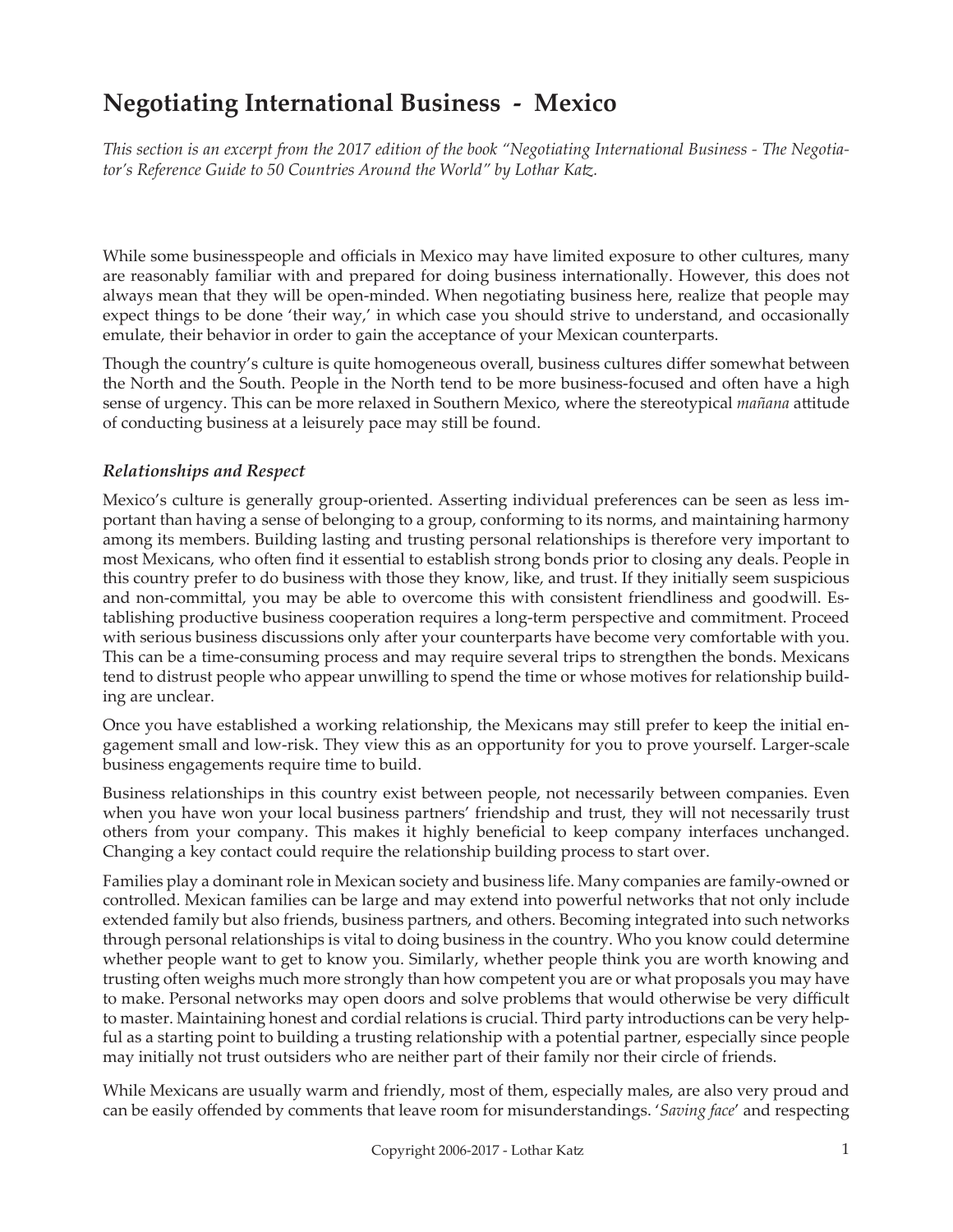everyone's honor and personal pride are crucial requirements for doing business in the country. Openly criticizing someone in front of others can have a devastating impact on your negotiation. Avoid open conflict, and know that politeness is crucial. In addition, showing genuine interest and compassion will win people's hearts.

In Mexico's business culture, the respect a person enjoys depends primarily on his or her status, connections, and education. Age, while respected, does not necessarily determine the seniority of a person. Admired personal traits include sincerity, integrity, charisma, and sociability.

## *Communication*

While the country's official language is Spanish, it is notably different from the Spanish spoken in Spain. Many businesspeople speak English. Mexicans usually prefer and are more familiar with American English. Since it is different from British English to the point where misunderstandings may happen easily, familiarize yourself with the differences upfront if necessary. In any case, being able to speak Spanish is a clear advantage. With high-ranking managers, it can otherwise be useful to engage an interpreter. In order to avoid offending the other side, ask beforehand whether an interpreter should be present at a meeting. When communicating in English, speak in short, simple sentences and avoid using jargon and slang. It will help people with a limited command of English if you speak slowly, summarize key points, and pause frequently to allow for interpretation. Mexicans may not admit it if they do not understand parts of the conversation. Even when the main meeting language is English, your counterparts may frequently speak Spanish among themselves, not necessarily to shut you out from the discussion but to reduce their discomfort and ensure a common understanding among them.

While discussions may get very lively, Mexicans generally dislike loud and boisterous behavior. They may show their emotions openly. However, it is crucial never to lose your temper or appear impatient, as there is always a risk of hurting someone's pride. People may converse in close proximity, standing only two feet or less apart. This is usually less pronounced in business situations. In any case, never back away even if your personal comfort zone calls for more space. Doing so could be read as a sign that you are uncomfortable around your local counterparts.

Communication in Mexico is somewhat indirect. People may prefer to be careful about what they say and how they say it. In addition, they may tell you what they think you want to hear rather than what they really think. They might insist that everything is in perfect order, even when this is not the case, or give seemingly ambiguous answers such as 'maybe,' 'I am not sure,' or 'we will think about it' when the message is 'no.' 'Yes' may only mean that they understood what you said, not that they agree with it. It may take extensive and unmistakable questioning to find out whether you indeed have agreement. However, some Mexicans may get straight to the point when trying to get a message across. Silence is rare and usually signals that there is a serious problem. Avoid being overly direct yourself, as your Mexican counterparts may otherwise perceive you as rude and pushy. The communication often becomes more direct and frank once a strong relationship has been established.

Gestures and body language are extensive and lively. There can be frequent physical contact with others of the same gender. The American *OK* sign, with thumb and index finger forming a circle, could be read as an obscene gesture in Mexico. Eye contact should be frequent, almost to the point of staring. This conveys sincerity and helps build trust. Anger may sometimes be masked with a smile.

## *Initial Contacts and Meetings*

Choosing a local intermediary who can leverage existing relationships to make the initial contact is useful. This person will help bridge the gap between cultures, allowing you to conduct business with greater effectiveness and may also serve as your local interpreter.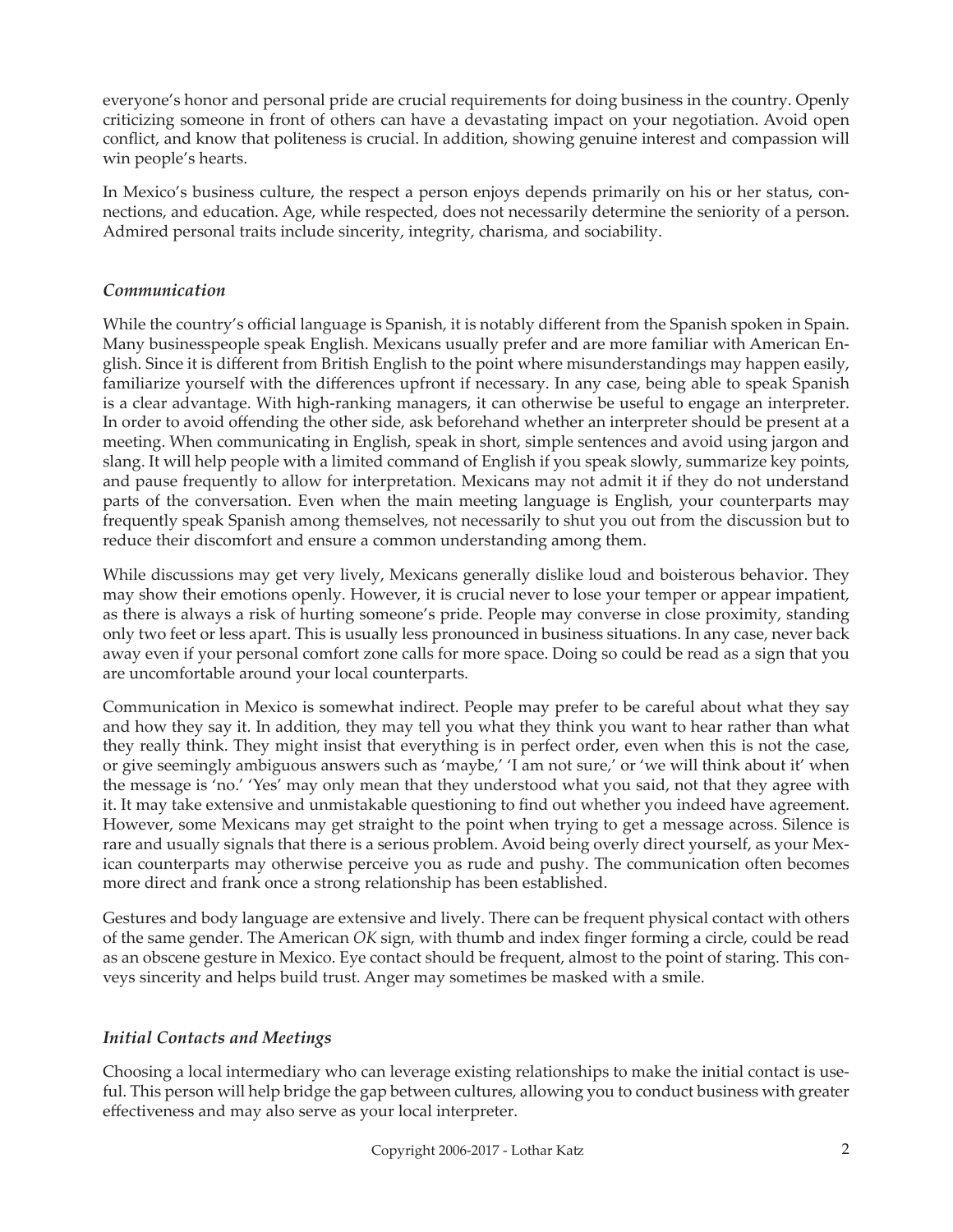Negotiations in the country may be conducted by individuals or teams of negotiators. It is vital that teams be well aligned, with roles clearly assigned to each member. Changing a team member could require the relationship building process to start over and should be avoided. Mexican negotiation teams are usually very well aligned. If uncertain what position to support, their members will defer to the principal negotiator.

Given the strong emphasis on hierarchy in the country's business culture, a senior executive should attend the initial meeting for your company and your negotiating team should include senior leaders who know your company well. There will not be an expectation for this executive to attend future meetings. Similarly, the top executive on the Mexican side, who is likely the ultimate decision maker, might attend only initially. The most senior Mexican executive to attend throughout the negotiation will likely be at a similar level in the hierarchy as your own negotiation leader.

If possible, schedule meetings at least one to two weeks in advance. Since Mexicans want to know who they will be meeting, provide details on titles, positions, and responsibilities of attendees ahead of time. An agenda is usually set upfront, but this is only a formality. It is usually not strictly followed. Reconfirm your meeting and be prepared for your counterparts to cancel or postpone meetings with little advance notice.

While meetings may start considerably late, Mexicans generally expect foreign visitors to be punctual. Avoid being more than 10 to 15 minutes late, and call ahead if you will be. At the same time, important people will likely make you wait. Displaying anger because of that will reflect very poorly on you. The most senior people usually arrive last. Otherwise, authority can sometimes be difficult to pick out, so watch for small hints of deference to identify the decision makers.

Names are usually given in the order of first name, family names. Most Mexicans have two family names, the first one from their father, and the second one from their mother. Use *Mr./Mrs./Miss* or *Señor/Señora/ Señorita*, plus the father's family name, which is always the first one of the two family names given. If a person has an academic title, such as *Doctor* or *Professor*, or a professional title such as *Ingeniero*, *Licenciado*, or *Arquitecto*, use it instead, followed by the father's family name. You may also hear someone addressed by the titles *Don* or *Dona*. This is a show of great respect. Before calling Mexicans by their first name, it is usually better to wait until they offer it. Introduce or greet the most senior person first. Thereafter, greet everyone else individually. Introductions are accompanied by handshakes. Men should wait for women to initiate handshakes. If a woman does not seem to want to shake hands, it is best just to bow slightly.

The exchange of business cards is an essential step when meeting someone for the first time, so bring more than you need. It is recommended to use cards with one side in English and the other in Spanish. Show doctorate degrees on your card and make sure that it clearly states your professional title, especially if you have the seniority to make decisions. When presenting your card, ensure that the Spanish side is facing the recipient. Smile and keep eye contact while accepting someone else's card, then carefully examine it. Next, place the card on the table in front of you. High-ranking people may not hand out their card, which is a sign of their importance.

Business meetings usually start with some small talk intended to establish personal rapport. This could include personal questions about your background and family, allowing participants to become acquainted. It may be important to remain patient and let the other side set the pace. Initial meetings may appear very formal, but the atmosphere usually gets a bit more relaxed in subsequent meetings. People appreciate a sense of humor, but keep it light and friendly, and be careful not to overdo it. Business is a serious matter in Mexico. Meetings may appear somewhat chaotic, with frequent interruptions and several parallel conversations. Do not take this personally; it also does not indicate a lack of interest.

The purpose of the first meeting, maybe also subsequent ones, is to become acquainted and build relationships. Business will be discussed, but do not try to hurry along with your agenda. Some Mexicans dislike people who try to get to the point too quickly. The goal should be to establish respect and trust between yourself and your counterparts. It is unrealistic to expect initial meetings to lead to straight de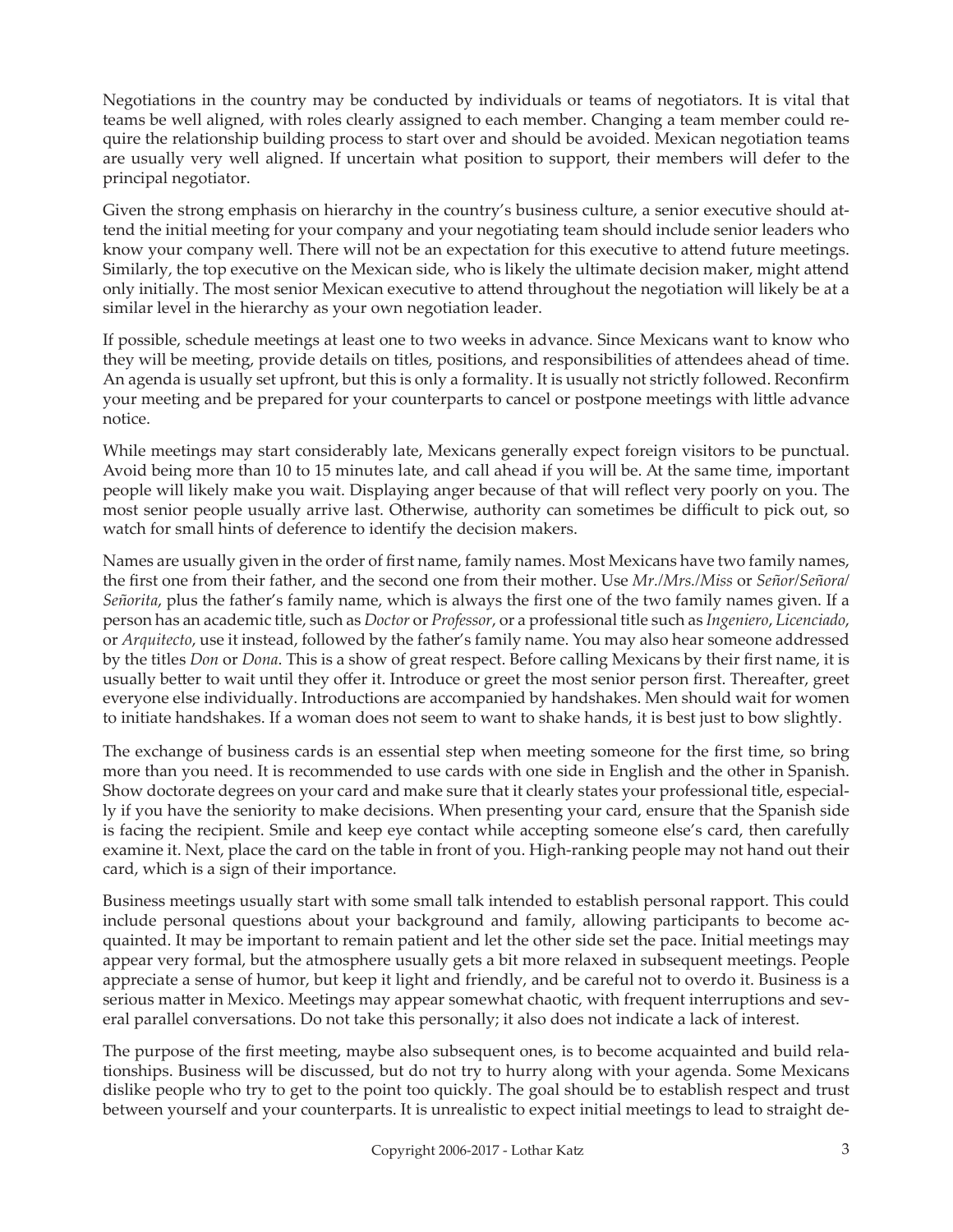cisions. In addition, it is rare to get open opinions at the conference table, so watch for subtle clues and use other opportunities such as one-on-one conversations or business dinners to learn more.

Presentations should be short and concise. Make sure your proposal is clearly structured and presented. Mexicans prefer oral communication to data exchanges, so avoid overburdening your material with many facts and details. Presentation materials should be attractive, with excellent and clear visuals. Any materials you bring, such as letters, presentation handouts, and promotional literature, should be immaculately designed and presented since initial appearances matter a lot in this country. Having your handout materials translated to Spanish is not a must, but it will be appreciated and helps in getting your messages across.

# *Negotiation*

**Attitudes and Styles -** Leveraging relationships is an important element when negotiating in Mexico. Nevertheless, Mexicans often employ distributive and contingency bargaining. While the buyer is in a superior position, both sides in a business deal own the responsibility to reach agreement. They expect long-term commitments from their business partners and will focus mostly on long-term benefits. Although the primary negotiation style is competitive, Mexicans nevertheless value long-term relationships. While proposals should demonstrate the benefits to both negotiating parties, neither of them should take attempts to win competitive advantages negatively. It is critically important to remain non-confrontational and avoid direct conflict throughout the bargaining exchange. Ultimately, the culture promotes a win-win approach. You will earn your counterparts' respect by maintaining a positive, persistent attitude.

Should a dispute arise at any stage of a negotiation, you may be able to reach resolution or an acceptable compromise by leveraging personal relationships, assuming that they are strong enough.

**Sharing of Information –**Even when personal relationships are strong, your counterparts could be reluctant to share information openly. Many Mexicans believe that privileged information creates bargaining advantages. In addition, figures and numbers can be unreliable in this dialog-driven culture, which could make them misleading.

**Pace of Negotiation –** Expect negotiations to be slow and protracted. Be prepared to make several trips if necessary to achieve your objectives. Relationship building, information gathering, bargaining, and decision making could all take considerable time. Attempts to rush the process are unlikely to produce better results and could be viewed as offensive. Throughout the negotiation, be patient, control your emotions, and accept the inevitable delays.

Most Mexicans prefer a polychronic work style. They are used to pursuing multiple actions and goals in parallel. When negotiating, they often take a holistic approach and may jump back and forth between topics rather than addressing them in sequential order. Negotiators from strongly monochronic cultures, such as Germany, the United Kingdom, or the United States, could find this style confusing, irritating, even annoying. In any case, do not show irritation or anger when encountering this behavior. Instead, keep track of the bargaining progress at all times, often emphasizing areas where agreement already exists.

If your counterparts appear to be stalling the negotiation, assess carefully whether their slowing down the process indicates that they are evaluating alternatives or that they are not interested in doing business with you. Mexicans may be reluctant to deliver a final 'no,' preferring to stay in loose contact instead. However, this behavior may also either represent an attempt to create time pressure in order to obtain concessions, which happens frequently, or it simply reflects the slow decision process in the country. Again, patience and persistence are vitally important.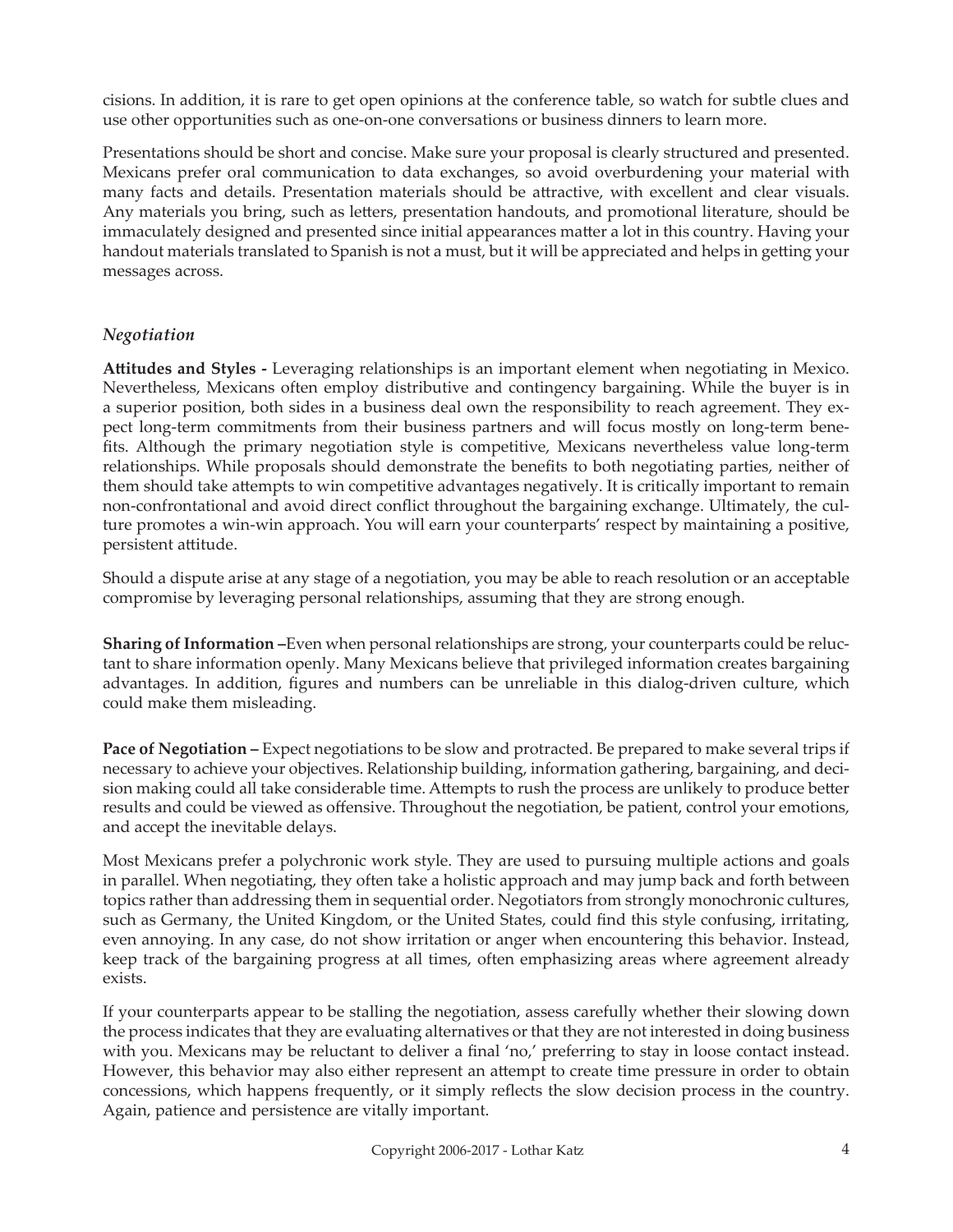**Bargaining –** Mexicans can be very shrewd and tough negotiators. They are used to hard bargaining and often do a lot of haggling. Surprisingly strong emotions and many exaggerations may accompany the process.

The bargaining exchange can be extensive. Concessions never come easily, and although Mexicans may show interest in new ideas and concepts, they often find it difficult to change their position. Requesting a compromise may become an issue of pride if presented in the wrong way. Be respectful throughout the bargaining exchange. Rather than pushing for concessions, it may be better to re-address disagreements in follow-up meetings, which gives your counterparts the opportunity to reconsider their position without overtly losing *face*. Effective negotiators may be able to move prices by 40 percent or more between initial offers and final agreement. Leave yourself a lot of room for concessions at different stages. After making one, always ask the other side to reciprocate. Throughout the process, remain cool and respectful, avoid confrontation, and frequently reaffirm the relationship.

Although Mexicans generally prefer a straightforward negotiation style, they also use deceptive techniques, such as telling lies, sending fake non-verbal messages, pretending to be disinterested in the whole deal or in single concessions, misrepresenting an item's value, or making false demands and concessions. telling lies and sending fake non-verbal messages, pretending to be disinterested in the whole deal or in single concessions, misrepresenting an item's value, or making false demands and concessions. Your Mexican counterparts may play stupid or otherwise attempt to mislead you in order to obtain bargaining advantages. Do not take such tactics personally and refrain from lying at or grossly misleading your counterparts, as doing so could damage business relationships. Even when you can see right through a lie, it would be a grave personal insult to state or even hint that your counterpart might not be telling the truth. It is advisable to verify information received from the local side through other channels. Similarly, they treat 'outside' information with caution. 'Good cop, bad cop' is a tactic that Mexicans rarely use, though it could be effective on either side of the negotiation table. However, it could be devastating if the other side recognized this as a tactic, and your team will need to exclude any 'bad cop' member from future negotiation rounds. Businesspeople may claim limited authority, stating that they have to ask for their manager's approval. Mexican companies use many checks and balances in order to limit fraud, so unless you are negotiating with the head of an organization, this will often be the truth.

Negotiators in the country may use pressure techniques that include making final offers, applying time pressure, showing intransigence, or nibbling. Final offers may come more than once and are rarely final. Be careful when using tactics such as opening with your best offer or making decreasing or expiring offers. Mexicans may consider these inappropriate or even insulting. Silence can be a very effective way to signal rejection of a proposal or to obtain further concessions. Your counterparts will generally be very persistent throughout the bargaining exchange.

Mexican negotiators avoid openly aggressive or adversarial techniques. While they may use indirect threats and warnings, or subtly display anger, they will be careful not to appear aggressive when doing so. Extreme openings are not frequently used since they may adversely affect the relationship, so be very cautious when using the tactic yourself. Never walk out or threaten to do so in an aggressive fashion as your counterparts will likely take this as a personal insult and could end all talks. However, threatening a 'friendly walkout' while strongly emphasizing the relationship can be very effective.

Emotional negotiation techniques, such as attitudinal bargaining or attempting to make you feel guilty, are frequent and can be effective. Be cautious not to hurt someone's personal pride when employing any of these tactics, though. Pleas to personal relationships and other emotional appeals, such as emphasizing how your proposal will add to your counterparts' personal satisfaction or heighten their honor, can be very powerful.

Mexicans may frequently employ defensive tactics such as blocking or changing the subject, asking probing or very direct questions, making promises, or keeping an inflexible position.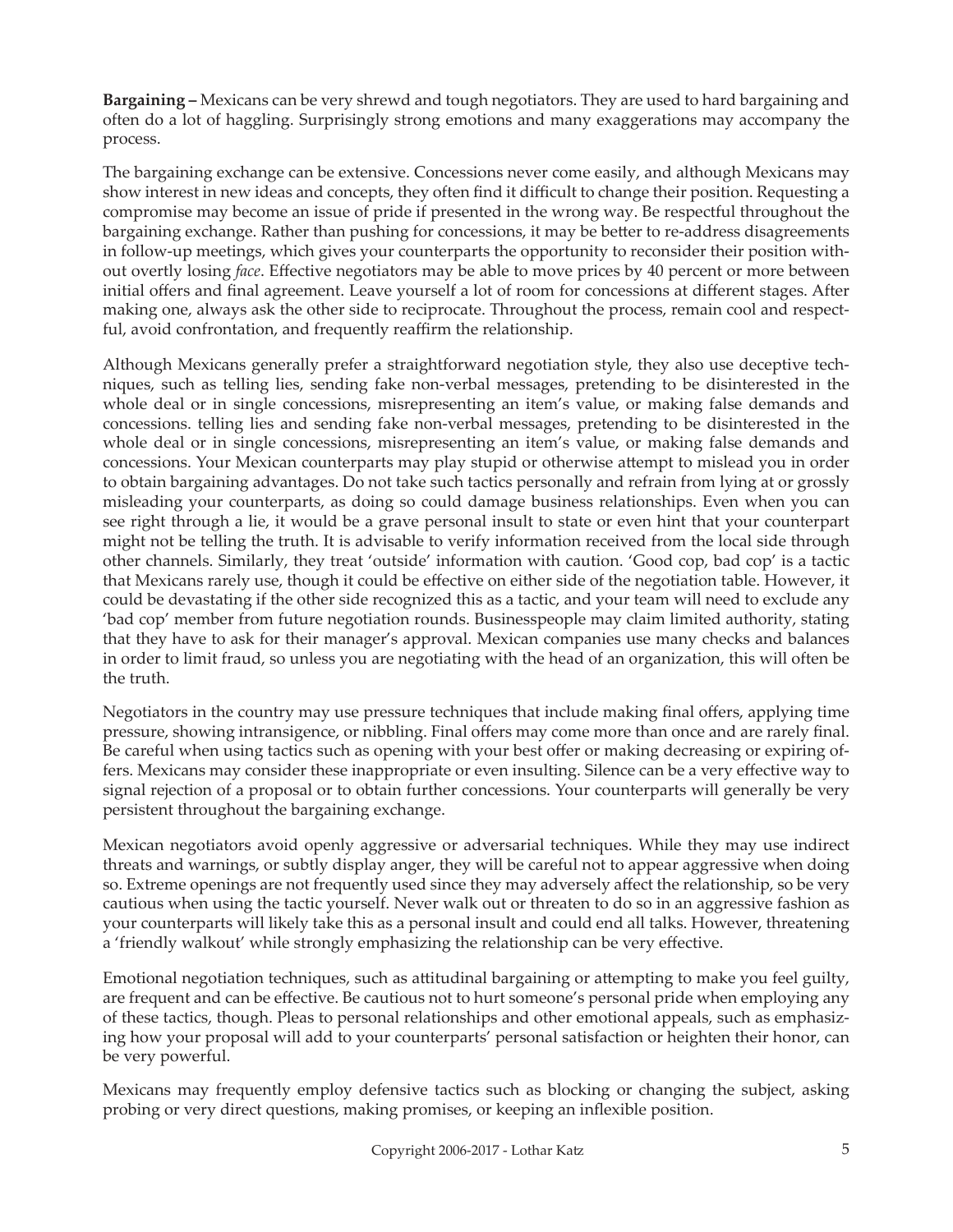Corruption and bribery are somewhat common in Mexico's public and private sectors. Laws pertaining to bribery are also less stringent than in many other countries. People may draw the line differently, viewing minor payments as rewards for getting a job done or 'unofficial service charges,' rather than as bribes. Also, keep in mind that there is a fine line between giving gifts and bribing. What you may consider a bribe, a Mexican could simply view a nice gift.

**Decision Making –** Most companies tend to be very hierarchical, and people expect to work within clearly established lines of authority. Communication is expected to take place across similar levels in the hierarchy and it could damage the respect you enjoy if you spent much time and attention on someone you outrank. Decision makers are senior executives who are often autocratic but will consider the best interest of the group or organization. They might consult with others before making the call. Subordinates may be reluctant to accept responsibility. Decision makers also rarely delegate their authority, so it is important to deal with senior executives.

Gaining access to top managers can be difficult, though. You may have to deal with subordinates who could strongly influence the final decision, which may be made behind closed doors. Maintaining good relationships with these intermediaries is crucial to your success. Decision making is often a very slow process that requires much patience. Attempts to rush or put pressure on the process are futile. However, once a decision has been reached, the remaining steps to close the agreement often happen quickly.

When making decisions, businesspeople may not rely much on rules or laws. They usually consider the specific situation rather than applying universal principles. Since Mexicans highly value intuition, personal feelings and experiences usually weigh more strongly than empirical evidence and other objective facts do, even though both may be considered. Mexicans are often uneasy with change and reluctant to take risks. If you expect them to support a risky decision, you may need to find ways for them to become comfortable with it first, for instance by explaining contingency plans, outlining areas of additional support, or by offering guarantees and warranties.

## *Agreements and Contracts*

Capturing and exchanging written understandings after meetings and at key negotiation stages is useful. Oral commitments may sound stronger than what your Mexican counterparts might be willing to put in writing. At the same time, keep in mind that written memos or letters can already be contractually binding. Do not rely on interim agreements to be final. Any part of an agreement may still change significantly before both parties sign the final contract.

Pay particular attention to payment terms, making sure both sides know what is expected. It is common practice to use Letters of Credit, bonds, and similar instruments.

Written contracts tend to be lengthy and very legalistic. They often spell out detailed terms and conditions for the core agreements as well as for many eventualities. It is advisable to consult a local legal expert before signing a contract. Signing the contract is important from a legal perspective. However, many Mexicans believe that the primary strength of an agreement lies in the partners' commitment rather than in its written documentation.

Signed contracts may not always be honored. Payment terms are frequently violated, so expect to be paid late. Overall, the level of contract compliance depends to no small degree on the strength of the continuing relationship between the partners. It is strongly advisable to continue staying in touch and maintaining the trust of your Mexican business partner. Business partners may expect the other side to remain flexible if conditions change, which may include agreeing to modify contract terms.